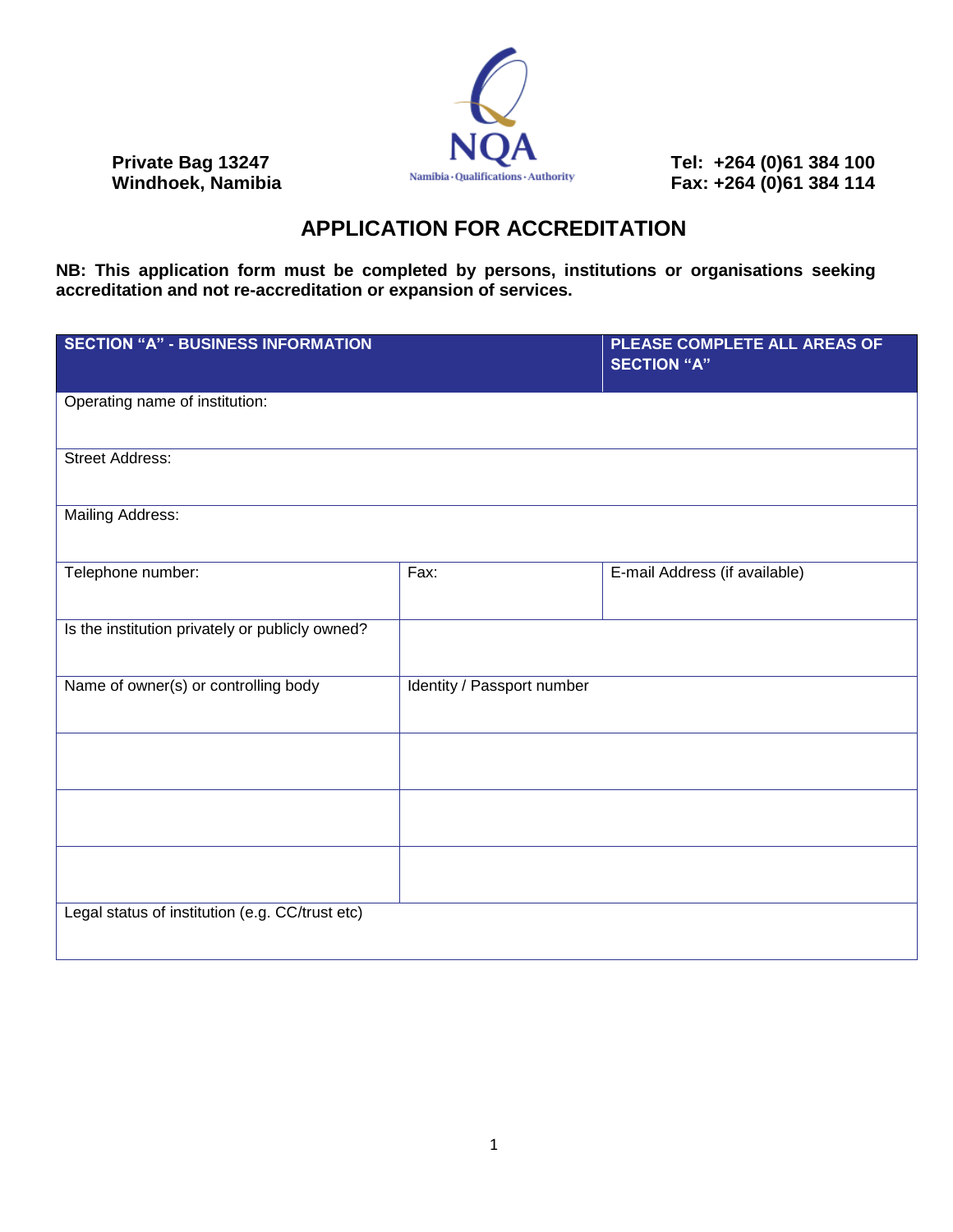| <b>CONTACT INFORMATION</b>                     |                   |                            |  |  |  |
|------------------------------------------------|-------------------|----------------------------|--|--|--|
| Name of Contact Person:                        | Telephone number: |                            |  |  |  |
| Position in organisation                       | Postal Address:   | Fax number:                |  |  |  |
| Email Address (if available):                  |                   |                            |  |  |  |
| Details of Senior Management (e.g. Heads of    |                   |                            |  |  |  |
| Department, rectors and senior administrators) |                   |                            |  |  |  |
| Name                                           | Position          | Identity / Passport Number |  |  |  |
|                                                |                   |                            |  |  |  |
|                                                |                   |                            |  |  |  |
|                                                |                   |                            |  |  |  |
|                                                |                   |                            |  |  |  |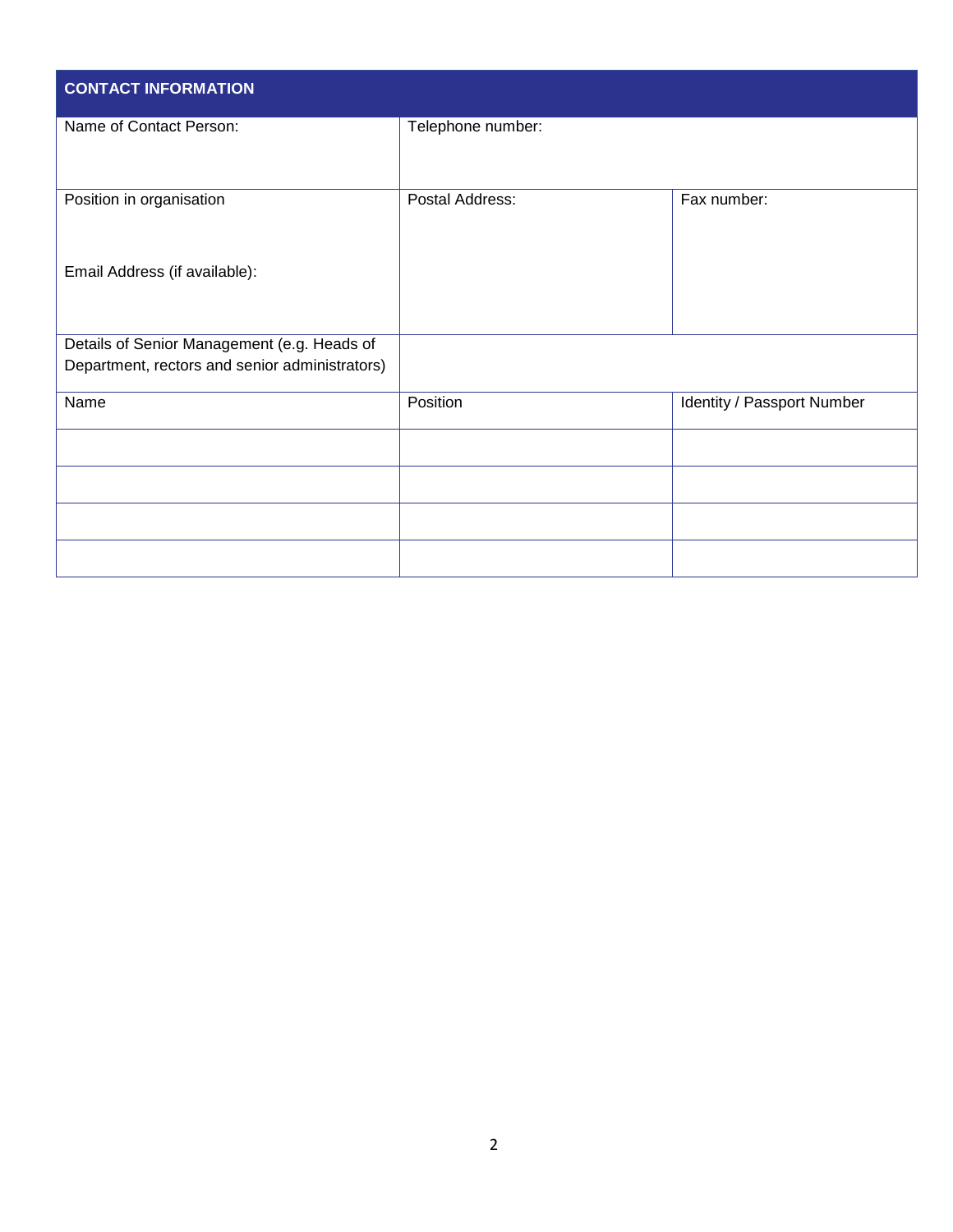| <b>SECTION "B" - OVERVIEW OF OPERATIONS</b>                                                                                                                                               |                                        | PLEASE COMPLETE ALL AREAS of<br><b>SECTION B</b> |                                          |                                              |  |  |  |
|-------------------------------------------------------------------------------------------------------------------------------------------------------------------------------------------|----------------------------------------|--------------------------------------------------|------------------------------------------|----------------------------------------------|--|--|--|
| How many delivery locations does the institution operate: ________                                                                                                                        |                                        |                                                  |                                          |                                              |  |  |  |
| Provide full addresses of all operating locations (attach sheet if necessary)                                                                                                             |                                        |                                                  |                                          |                                              |  |  |  |
| (a)                                                                                                                                                                                       |                                        |                                                  |                                          |                                              |  |  |  |
| (b)                                                                                                                                                                                       |                                        |                                                  |                                          |                                              |  |  |  |
| (c)                                                                                                                                                                                       |                                        |                                                  |                                          |                                              |  |  |  |
| (d)                                                                                                                                                                                       |                                        |                                                  |                                          |                                              |  |  |  |
| Proposed Scope of Services.<br>List all programs or courses currently offered by the institution or for which accreditation is sought (Additional sheets may<br>be attached if necessary) |                                        |                                                  |                                          |                                              |  |  |  |
| <b>Name of Program/Course</b>                                                                                                                                                             | <b>Primary Delivery</b><br><b>Mode</b> | <b>Residential</b>                               | (Live-in)/Non-<br><b>Residential/Mix</b> | <b>Franchise Partners (if</b><br>applicable) |  |  |  |
|                                                                                                                                                                                           |                                        |                                                  |                                          |                                              |  |  |  |
|                                                                                                                                                                                           |                                        |                                                  |                                          |                                              |  |  |  |
|                                                                                                                                                                                           |                                        |                                                  |                                          |                                              |  |  |  |
|                                                                                                                                                                                           |                                        |                                                  |                                          |                                              |  |  |  |
|                                                                                                                                                                                           |                                        |                                                  |                                          |                                              |  |  |  |
|                                                                                                                                                                                           |                                        |                                                  |                                          |                                              |  |  |  |
| Does the institution offer classes in the evening as well as during the day?                                                                                                              |                                        | Yes/ No/ Undecided                               |                                          |                                              |  |  |  |
| List Programs offered during the evening                                                                                                                                                  |                                        |                                                  |                                          |                                              |  |  |  |
|                                                                                                                                                                                           |                                        |                                                  |                                          |                                              |  |  |  |
|                                                                                                                                                                                           |                                        |                                                  |                                          |                                              |  |  |  |
|                                                                                                                                                                                           |                                        |                                                  |                                          |                                              |  |  |  |